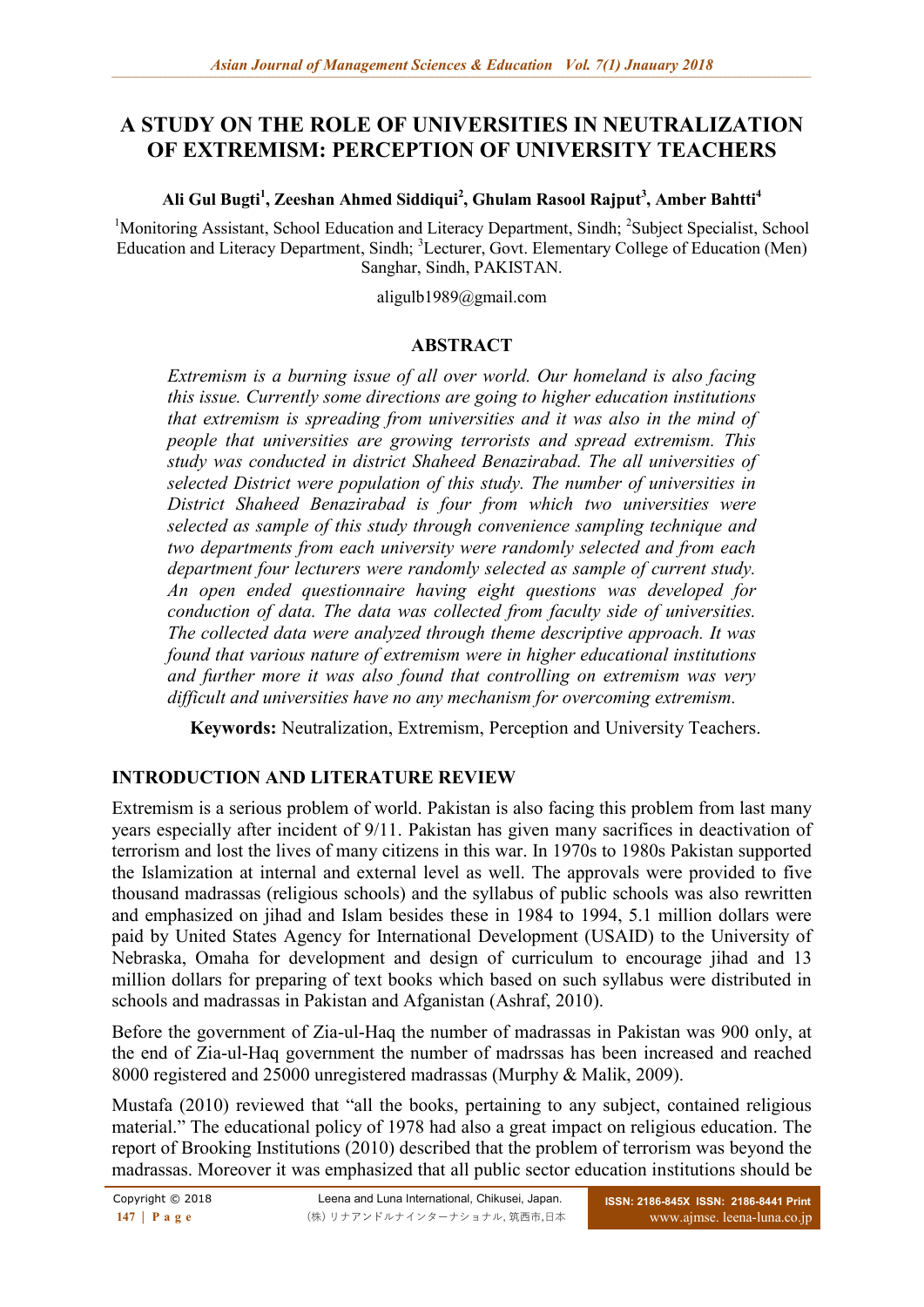monitored and scrutinized. In 2005 when incidents of suicide and bombing increased in which it was found that graduates of madrassa were not involved but those children whose left their education and dropped out from madrassas having age of 14-18 were involved in these incidents (Azam, 2014). The curriculum of madrassas is not updated still and same curriculum is used in madrassas from start till to date across Pakistan, as it had been in past when no any blame of terrorism was on madrassas that madrassa are creating aggressive (Butt, 2012; Rehman, 2004).

As per report of Dawn (2015) explained that the current activities of extremism which happed in Karachi are related with qualified graduates of university of Karachi. Furthermore it was clarified that some problems are also in our educational system due to that neutralization of extremism in the mind of students is very difficult. The top ranking institutions of Pakistan according to Higher Education Commission (HEC) have also no any proper control to reduce extremism from institution. An incident which happened in Government College University that university has denied giving admission to female students who are wearing veil. Mama Qadeer ( a person from remote area of Pakistan) was not welcomed by Lahore university it is also another incident of extremism. So, the main purpose of this study was to know the role of universities in neutralization of extremism and perception of university teachers.

#### **OBJECTIVE OF STUDY**

To know the role of universities in neutralization of extremism: perception of university teachers:

#### **RESEARCH QUESTIONS**

- Q.No .1. What do you mean by extremism?
- Q.No .2. How universities are proceeding to deactivate the extremism through education?
- Q.No .3. Which strategies universities are adopting to overcome the extremism?
- Q.No .4. Which steps are taking by universities for neutralization of extremism?
- Q.No .5. Which strategies are being adopted by universities to remove the concept of extremism from HEIs?
- Q.No .6. How seminars & conferences play role to enhance the awareness regarding the process of neutralization of extremism?
- Q.No .7. Which kind of events / programs can catalyze the process of neutralization of extremism from HEIs?

## **RESEARCH METHODOLOGY**

#### **Study Design**

The current study was descriptive by purpose and qualitative by method. The purpose of this study was to know the role of universities in neutralization of extremism perception of university teachers. Various studies have already been conducted in national and international level on topic of extremism. This study was conducted in District Shaheed Benazirabad.

#### **Population**

There are four universities in District Shaheed Benazirabad. All universities of selected District were population of this study.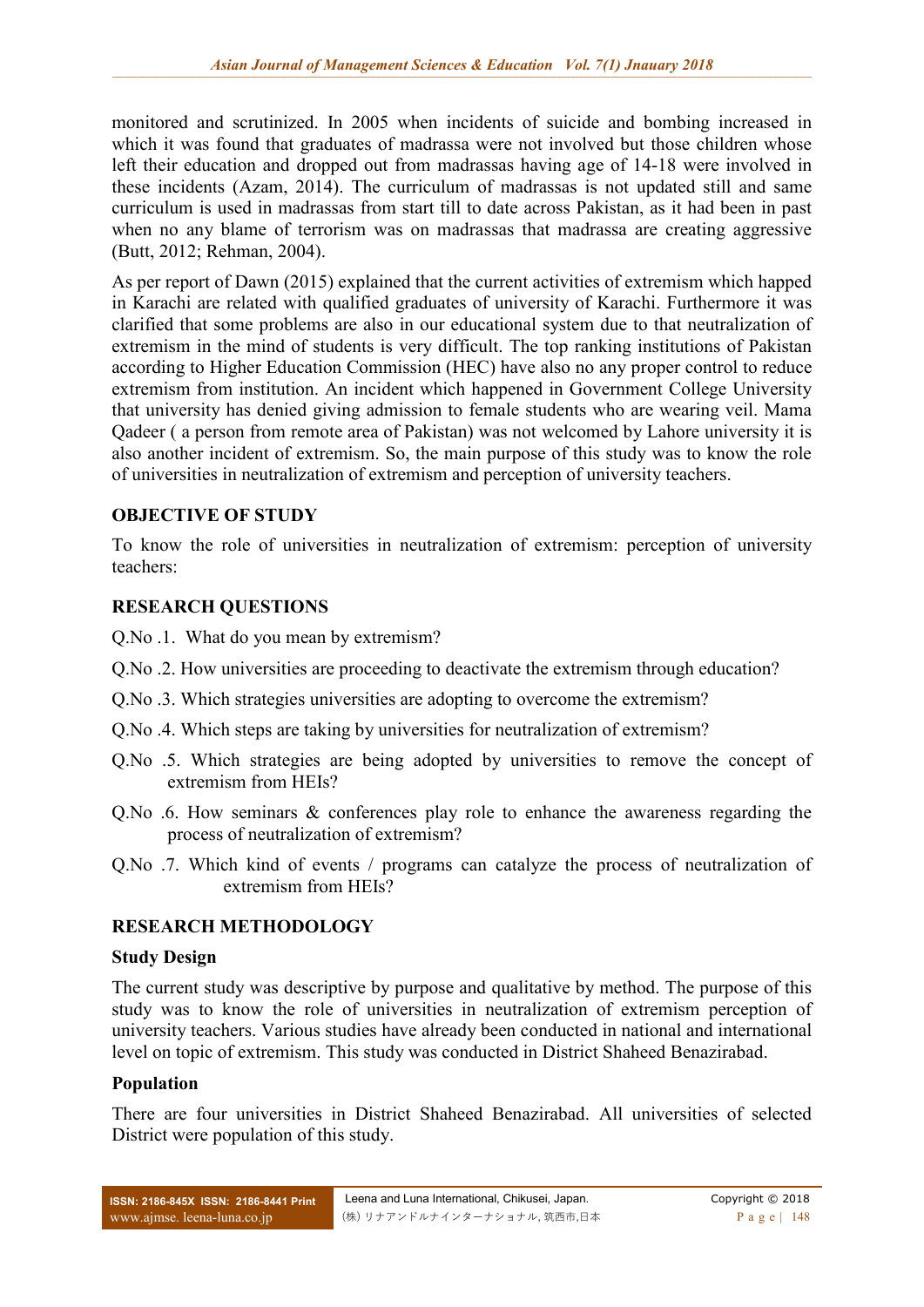## **Sample and sampling**

The number of universities in District Shaheed Benazirabad is four from which two universities were selected as sample of this study through convenience sampling technique and two departments from each university were randomly selected and from each department four lecturers were randomly selected as sample of current study.

## **Research instrument**

The current study deals with qualitative dimension for this study an open ended questionnaire having eight questions was developed for collection of data. The questionnaire was developed by researchers after review of previous studies. The data was collected from faculty side of universities.

## **Data Collection**

The data was collected by faculty members of universities. The researchers have visited universities himself for collection of data. The developed tool was distributed by researchers among respondents after three days the distributed tools were collected.

## **DATA ANALYSIS**

## *Theme 1: Concept of extremism*

To know about the above theme the participants (p.1 to p.8) replied as "the unreasonable and unacceptable beliefs or views or actions are called extremism." (p.1). The second participants said " a person who holds extreme views about his religion or politics and advocate illegal actions is to be called extremist." (p.2). "any political theory favoring immoderate uncompromising policies." (p.3). "illegal, restricted activities which harm students in any institute." (p.4). "Extremism is criminal strategy. It is very dangerous for humanity." (p.5).

The participant six replied as "the word extremism means an apex point of interest or to become an isolated thinker for a particular school of thought." (p.6). "it is behavior which exceeds the boundaries and violets ethical values." (p.7). "having aggressive thought and action against the society." (p.8).

## *Theme 2: Deactivation of extremism through education*

When knew about above theme participants said as " through education one can identify the religion , beliefs, justice and revenge and satire that can help to deactivate the extremism." (p.1). educational institutions should keep busy students in learning activities, so students won't get involve extra/useless activities." (p.2). "political involvement should be restricted and standardization rules should be followed."  $(p,3)$ . "by awaking them positive and negative aspects of each field. Reawaking them about their compliment/gathering they follow." (p.4).

"Improve education system of Pakistan, professional and personal educational progress actual knowledge of Islam." (p.5).

Through diversification of religion education and introducing curriculum as per instruction of HEC." (p.6). "they are imparting literal peaceful education." (p.7). "conduction session against extremism seminars on peace and brotherhood." (p.8).

Furthermore it's need to improve and revise the curriculum of universities; seminars should be arranged time to time for awareness of extremism and terrorism.

It is also essential for universities to monitor all activities of students during learning process in universities.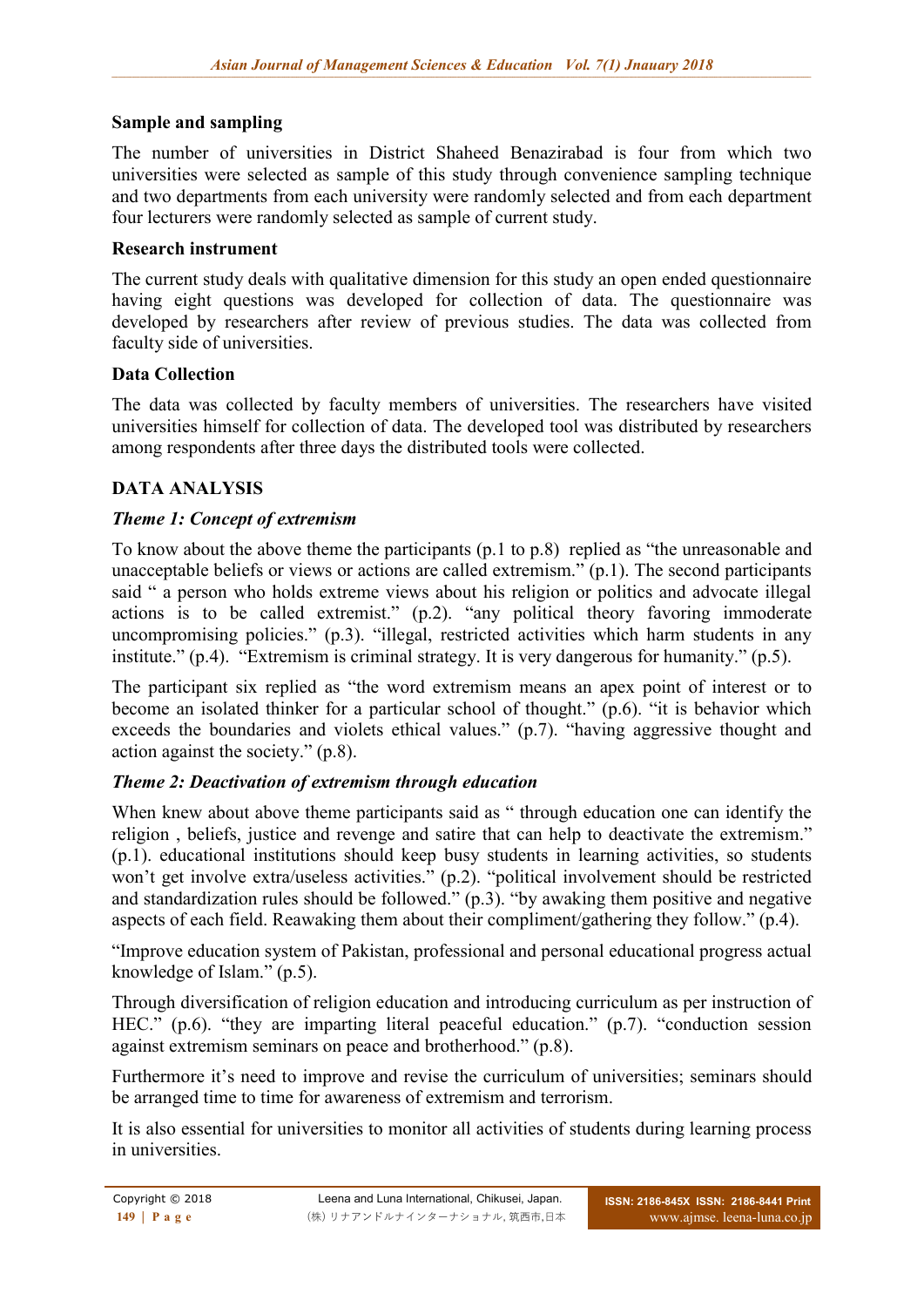## *Theme 3: Strategies adopted by universities to overcome extremism*

The participants said as about above theme "extremism causes terrorism and it creates sympathy for it, so one can change the perception and sympathy decreases and universities can overcome to extremism." (p.1). the second participant replied that "energy of students must be utilized in positive way besides of education content, series of activities should be assigned to them." (p.2). the third participant replied "equality." (p.3). "currently I perceived only one strategy that is by mouth, still missing something in physical strategy." (p.4).

"Improve knowledge about Islam. Improve better and fruitful policies. Make and apply law." (p.5). "our university does not allow anyone to target any caste."(p.6). "by conducting seminars and conferences." (p.7). "increase the sincerity and safety." (p.8).

As per basis of above replies of participants it has been observed that universities have no any strategy to overcome extremism, universities should make their rules for overcoming extremism.

## *Theme 4: Steps taking by universities for neutralization of extremism*

The respondents replied "there should be ban on such activities those can make harm for religion, political background and individually so that can be neutralized." (p.1). Second participant not replied. Not replied by participant. (P.3). Participant fourth replied only with "no any."  $(p.4)$ .

"Look after about their faculties and students and employees and revised curriculum." (p.5). "focused teaching and learning policies in light of HEC outlines." (p.6). "keeping active rights on the activities of students. To strike fear of strictness of laws against extremism." (p.7). "discourage sects, ethecity. Promote neutral thoughts. Instruct molvi's to avoid unnecessary discussion."(p.8).

On basis of above replies of participants it has observed that in universities there is no proper mechanism about extremism.

## *Theme 5: Strategies adopted by universities to remove concept of extremism*

The respondent one replied "there must be no political parties' influence and religion difference in the HEIs so that universities may remove the concept of extremism from HEIs." (p.1). second respondent not replied. Not replied by participant. (P.3).

"Monitoring, motivating students to avoid such extremism." (p.4)

"For better curriculum, actual and correct knowledge about Islam." (p.5).

"appropriate language from the platform form where the instructions are given." (p.6). "they are educating peace, humanity and harmony."(p.7). "conduction different events and sport activities so the students don't engage another un necessary activities."(p.8).

## *Theme 6: Role of seminars/conferences in neutralization of extremism*

For above theme respondents replied as "because in the seminars and conferences there is new research about the new knowledge that can be fruitful for participants." (p.1). the second participants said that "to provide platform or opportunity to express their feelings and if any wrong found then make them understand to rebuild their thinking." (p.2). Not replied by participant. (p.3). "greatly play role in awareness if we arrage time by time and showing the right path towards their dutifulness." (p.4).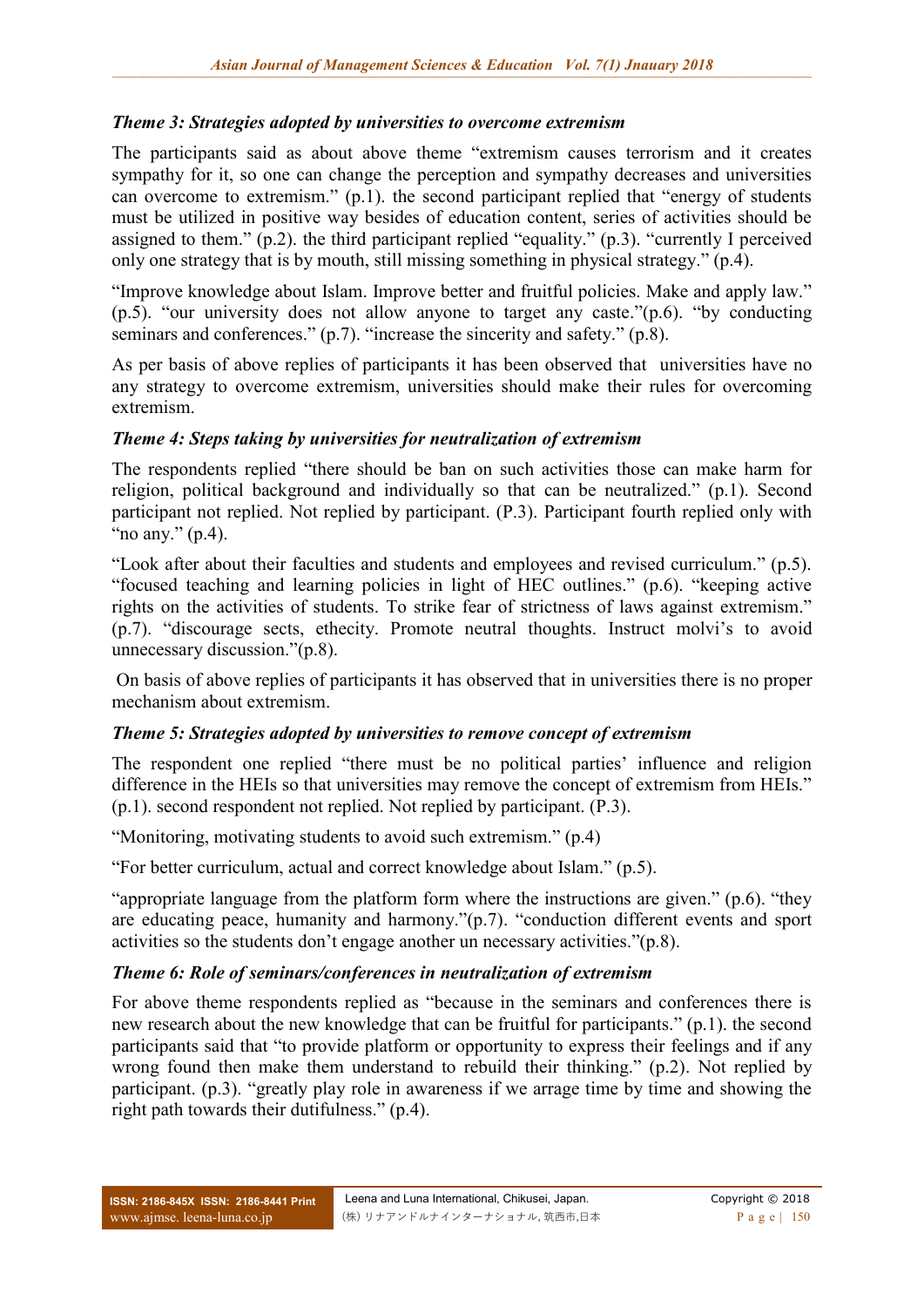"Seminars and conferences are most beneficial for humanity and Islam" (p.5). 'the importance of humanity equality and diversity are mostly discussed in seminars and conferences so that it is important." (p.6). "they play effective role." $(p.7)$ . "recently our university conducted few seminars against extremism that has good impact on students." (p.8).

The participants were agreed that seminars and conferences are playing vital role in neutralization of extremism because the researchers share their valuable ideas on basis of their research. So, these are very important for awareness.

## *Theme 7: Catalyze the process of extremism through events*

To know the perceptions of participants about the above mentioned theme they replied as " there must be conference and seminars, quiz competition in which the different scholars give their ideas that can be catalyze the process of neutralization from HEIs." (p.1). Not replied by second participant. Not replied by participant. (P.3). "extra curricula activities, youth conference, talent hunt program; practical works can neutralize extremism in HEIs." (p.4).

The best program is arranging the well and beneficial events about Islamic knowledge of all religion and equal and meet the fruitful conclusion for humanity." (p.5). "the university/universities should reduce diversity principle so that everyone should have equal opportunity to participate in the university academic and co curricular activities." (p.6). "to make panels and groups to discuss." (p.7). "arrange events and discussion for all group of people from different religion and sects so, world will live in peace and unify thought buildup."(p.8).

## **FINDINGS**

Data analayis leads us to following findings:

- 1. Universities have no proper control on extremism.
- 2. They have no any strategy to remove the concept of extremism.
- 3. Universities are not taking proper steps to deactivate extremism because they have no good mechanism regarding it.
- 4. Workshops and seminars are not organized by universities about awareness of extremism.

## **CONCLUSION**

The purpose of study was to know about the role of universities in neutralization of extremism perception of university teachers. Keeping in the view the data analais and findings, it may concluded as following:

- 1. The universities have no any control on extremism because they have no proper mechanism to detect the extremists.
- 2. There is no proper policy of universities regarding extremism.
- 3. The overall conclusion described there is need of serious work in universities to remove extremism from HEIs. The concept of Islamic Jihad and extremism should be clear in university level as our young generation must know about difference in both. The curriculum of universities has need of revision.

## **RECOMMENDATION**

It is recommended that the administration and faculty of universities may monitor the all activities of students.